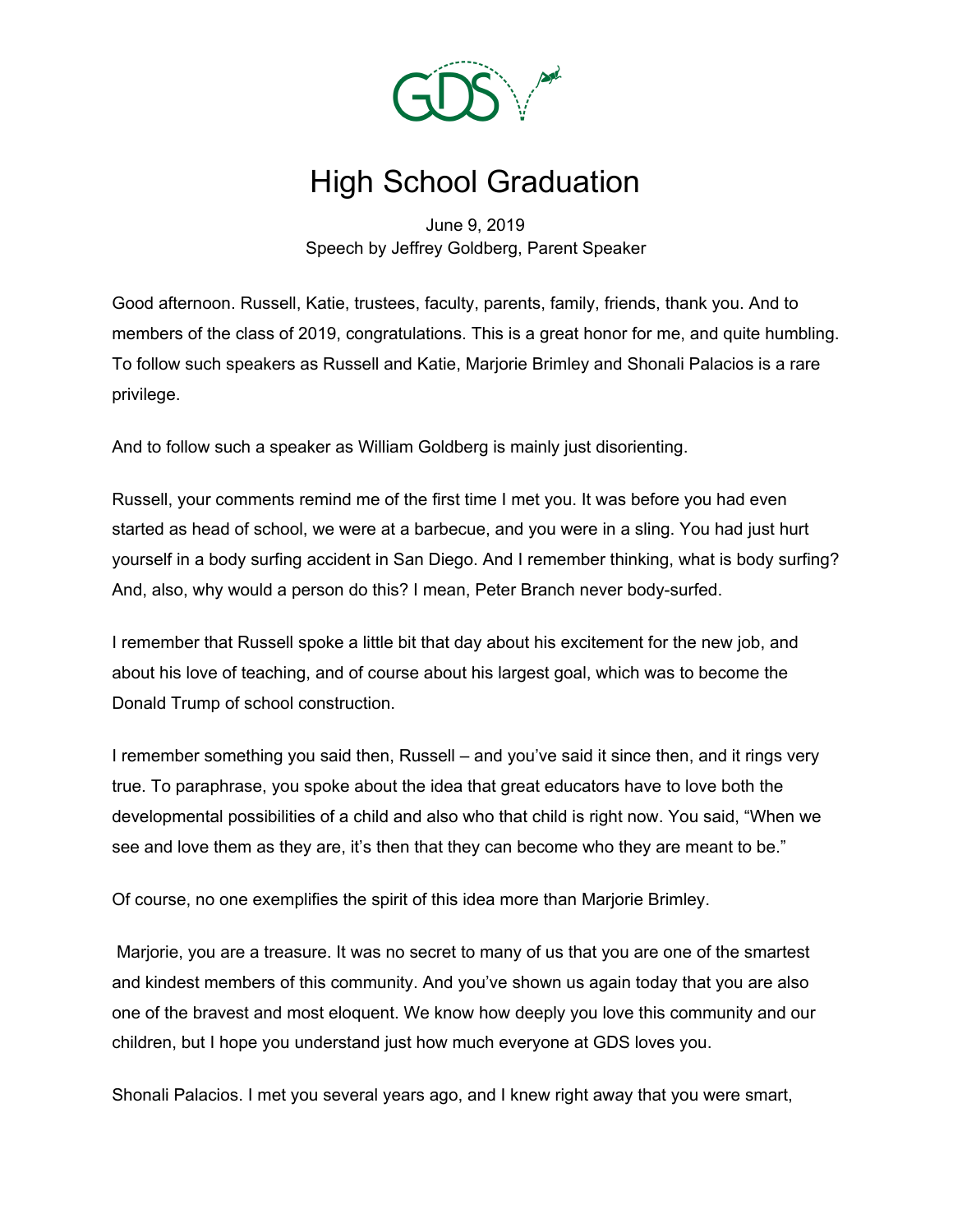incisive, funny, poised and curious.

Your comments today were wonderful. I was struck by something you said, how important it is for you to figure out for yourselves what you truly care about. You reminded me of something that one of the founders of The Atlantic, Ralph Waldo Emerson, once said. He wrote, "To be yourself in a world that is constantly trying to make you something else is the greatest accomplishment." Good work, Shonali.

William Goldberg. What can I say? In so many ways, you are just like a son to me.

Your comments on the importance of community were moving, and eloquently stated, which is somewhat surprising given that you largely rejected the offer of help in writing your speech from an actual professional editor who happens to live in your house.

Just so everyone understands, right now we are all living inside William's nightmare. He's actually holding his breath, waiting for my speech to finish. Unfortunately, for him, I plan on talking for about three hours. Eventually, he'll just faint and start breathing involuntarily.

I'm kidding about the three hours. It's going to be five hours.

Out of sympathy for William, I've cut out all the embarrassing bits here, where I talk about my pride in his achievements, my satisfaction in seeing him grow into a mature, responsible leader, the joy I felt in watching him become one of the top Jewish shot putters in the greater Washington, D.C. metropolitan area. I won't be talking about any of this today.

So there's one bit of housekeeping business I should mention.

I'm not sure the graduates know this, but it is customary for each of you, when you receive your diploma, to give Bobby Asher a small tip as you walk by him. Just slip him twenty bucks. But if you still need a recommendation from him for something, a hundred bucks would probably be better.

I'd also like to talk about your parents for a moment. And I'd like to talk about them in the context of gratitude.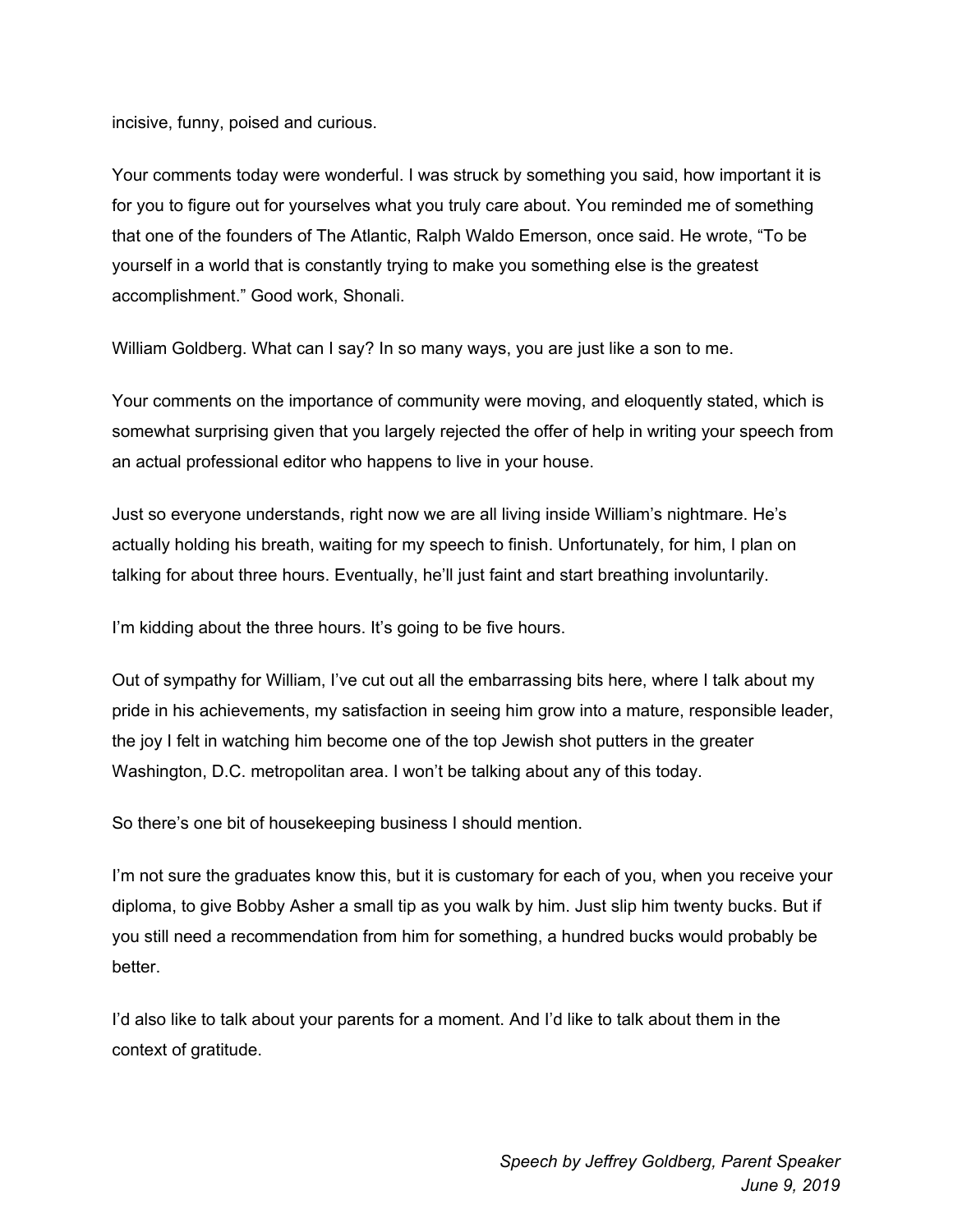Please do not worry -- this is not going to be one of those "practice gratitude and wear sunscreen and don't iron your clothes while you're wearing them and please proofread your cover letters" sort of graduation speeches. I have a lot of free advice that I'm not going to give today. Though in point of fact you should wear sunscreen and believe me, it's not a good idea, even when it seems like a good idea, to iron your clothes while you're wearing them. And trust me, please, as someone who receives thousands of cover letters and resumes a year, spellcheck is your friend.

But I do want to say a word on behalf of the principle of gratitude.

Many of your parents are living lives of substantial achievement, in their careers and in their communities, but I want you to understand something important about us. No matter what we parents have achieved, you are the crowns of our lives. I want to say this again – you are the crowns of our lives. You are our greatest achievement. At the end of this ceremony, please say out loud to your parents, or anyone who brought you to this day, what you're thinking and feeling. We love you more than you can possibly understand, and your words will be the only gift we ever need from you.

As you might imagine, this is a joyous day, and also a somewhat difficult day, for all of us. For Pamela and me, this is the end of an era for our family. We sent our oldest child, Talia, to GDS seventeen years ago, and this is our last hour as GDS parents.

Now, Pamela, who has been far more integral to the workings of this school than I have – she's chaired the PSA and spent six years on the Board of Trustees and is a general, all-around stalwart of GDS – is a person of great composure and dignity. I, on the other hand, am an emotional wreck and there's a chance I could melt into a puddle any second. This would be quite an exciting thing for William if it happens.

Pamela and I first visited the GDS lower school in search of a kindergarten for Talia. We actually got lost looking for the place, and we were 20 minutes late.

But it all worked out, and then it worked out for Elisheva, and then for William. And so here we are now, seventeen years later.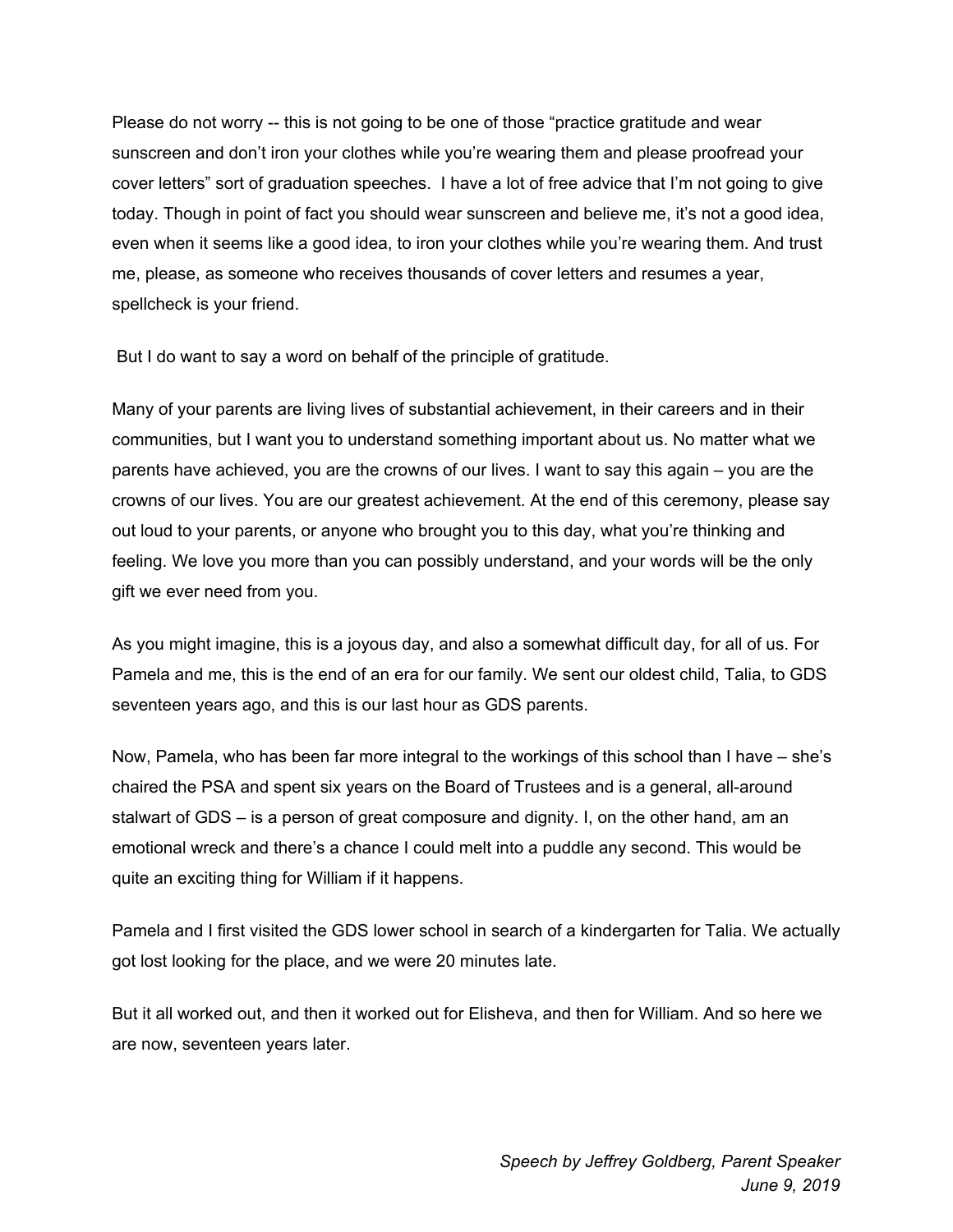Seventeen years translates into:

- a dozen dance assemblies;
- 149 chorus concerts:
- three trips to Jamestown;
- three mud-filled Turkey Runs;
- numerous events of indeterminate purpose in the multipurpose room;
- three authors nights;
- three traveling biographies;
- $\bullet$  50 or 60 track and field competitions which are, by the way, how we discovered that other schools have grass;
- a hundred plus soccer and lacrosse matches;
- dozens of fall play and spring musical performances;
- 43,000 curriculum nights;
- three senior quests;
- and 39 tuition years.

And we're grateful for every last thing. Except for the 39 years of tuition payments.

We're celebrating the achievements of the Class of 2019 at a hinge moment in the history of our school. The focus of this community these past couple of years has been on the unification of the campus. It is an astonishing thing that the school, under Russell's visionary leadership, is pulling this off. This project, which will allow more children to benefit from a GDS education, is an important signal that our school has faith and confidence in its own future.

But I want to argue that this immense project should not cause us to forget what is truly important to the vitality of a school. These new facilities will help GDS fulfill its mission, but the most important part of any school, a part we ought to celebrate more than we do, is its teachers.

As alumni, you may very well not remember the classrooms and the gyms and the art rooms. I don't have a good picture in my mind of the layout of the kindergarten classrooms. But so many years later, I can see as clear as day, Joanna Phinney and Elaine Ogden receiving our children with love, and knowing that our family was in the best hands. Elaine retired a while ago, and is now a GDS grandparent; Joanna is retiring today, after 29 years of service, and she's here with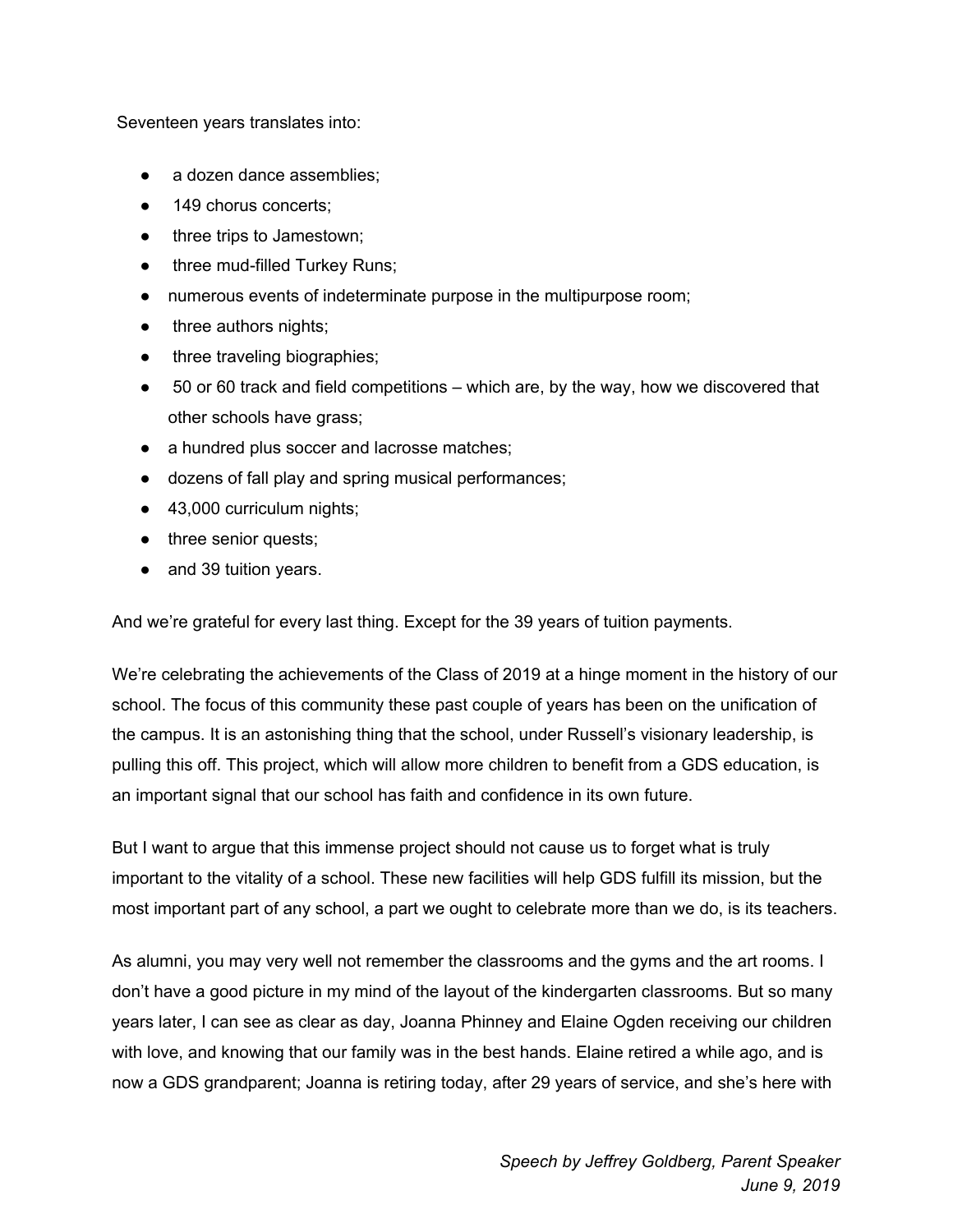us, and I just want to say thank you to her.

I asked Talia the other day, Talia, who is 22 now, for a dominant memory of her early years at GDS. It took her no time at all. When she was in 5th grade, she broke her arm, and she remembers like it was yesterday Judy Brown sitting by her side during tests, patiently taking down the answers Talia could say but couldn't write. That is GDS. Elisheva, two years out of GDS, will never forget Nick Ryan, who encouraged her endlessly to master the difficult work of ceramics, and our children will never forget Andy Lipps, who proved that Goldbergs are somewhat capable of learning math.

It is not, I should note, an easy job, teaching here, or anywhere. Acclaim is intermittent, especially in a city that rewards more ostentatious forms of success; pressure is constant, and the pay will not make you rich. To be successful here, a GDS teacher has to master the dark art of Parent Expectation Management. Admittedly, it's not as bad here as certain other schools I won't name, but teachers don't come to this school because we parents are consistently delightful.

To be a successful teacher at GDS requires a unique combination of rare skills, deep love, and superior values. Those who thrive here possess an uncommon form of intellectual confidence, one that allows a person – even one with great knowledge and authority -- to value students who have the temerity to challenge them in class, and to embrace the idea that even elementary-age children have real intellectual agency. Much of what makes this school so different is found in the faculty's commitment to rigor – just watching the transfer of pure intellectual adrenalin from teacher to student here is something to behold.

Teachers here understand that respect is not earned through the deployment of distancing titles. As Kevin Barr told me, "Mr." and "Mrs." buy a teacher about 24 hours of respect. Then you're on your own. What earns teachers here permanent veneration – the veneration so many of you have received from the class of 2019 – is enthusiasm, knowledge, commitment, confidence and, most of all, love. This faculty is what makes GDS great.

Class of 2019, your teachers have prepared you very well for the life that is coming. But the world you are entering is, in so many ways, a fractured and unhappy place, and before I close, I do want to give you one piece of advice. This concerns the navigation of certain dangers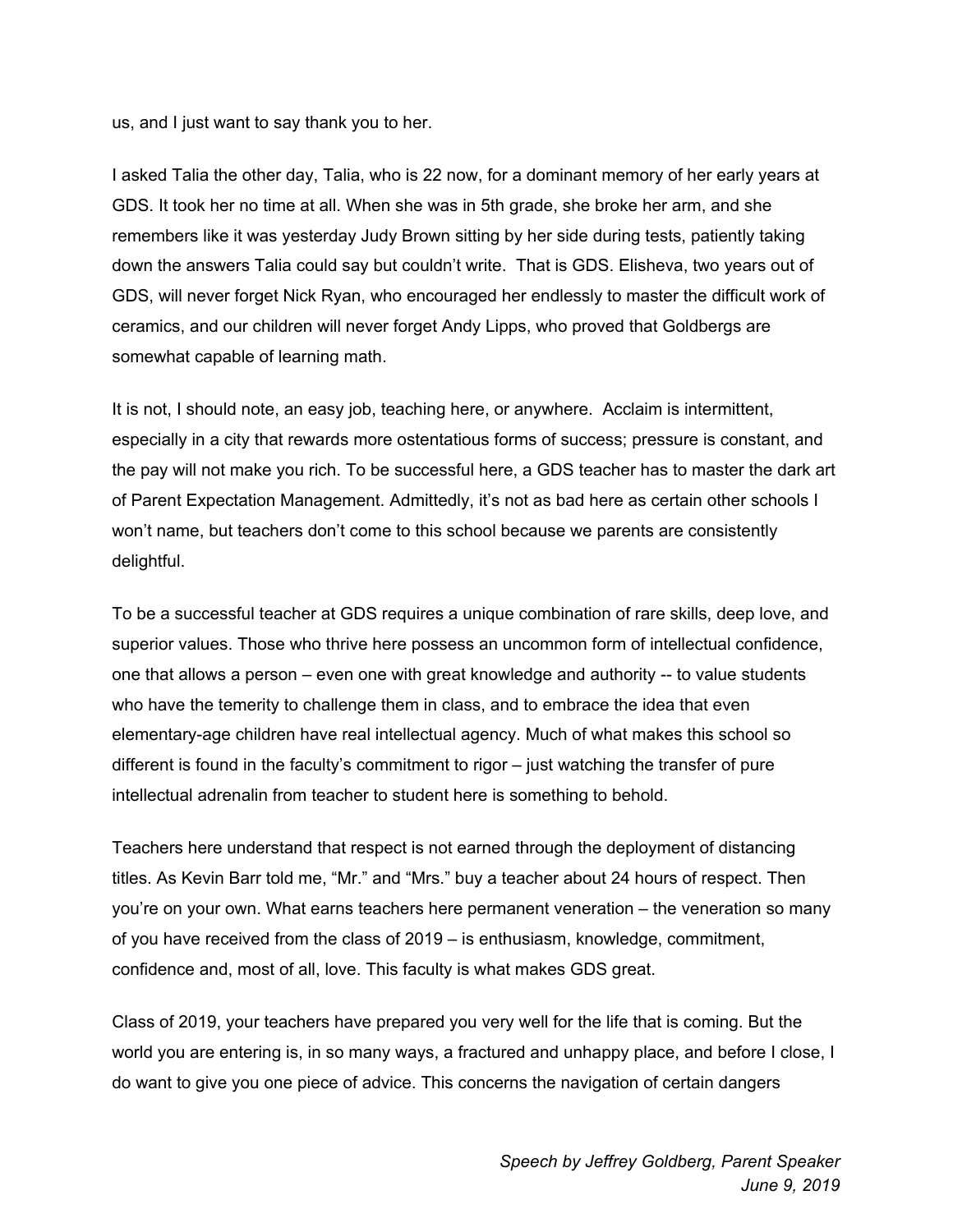inherent in our unique political moment.

Something many of you will be facing next year is a kind of radical conformity imposed on students at so many of the colleges and universities you are attending.

I believe that GDS has prepared this class to respectfully and substantively grapple with ideological difference. You are, I hope, appropriately skeptical of all orthodoxies, and you are obviously highly literate and trained in rational thought.

The larger issue is the state of the country itself. And the advice I will give you is this: Reject cynicism. Cynicism is a cousin of nihilism. And nihilism will destroy everything good that has been built in this country, including this institution.

When I look around, I see what you see  $-1$  see in this city a president who respects neither the laws nor the norms of our democracy; I see a chaotic Congress and I see our institutions, and even the idea of empirical truth itself, under siege. When I look further out, I again see what you see - the resurgence of racism and misogyny and anti-Jewish hatred and anti-Muslim hatred and homophobia. I see Americans who no longer speak to each other, and no longer like each other. But I want you to remember something – the core ideas that animate this country, our common creed, are worth saving.

This point was underscored for me recently at the Smithsonian's African-American history museum. I missed this at first, but Pamela pointed it out to me. There's a statue of Thomas Jefferson on the ground floor exhibit, and looming over Jefferson is a brick wall, and on this wall is inscribed the names of some of the hundreds of people he had enslaved. The sin of the man, the exhibit suggests, is larger than the man himself. But looming over both Jefferson, and the brick wall, are the words of the Declaration of Independence.

The Declaration reads: "We hold these truths to be self-evident, that all men are created equal, that they are endowed by their Creator with certain unalienable Rights, that among these are Life, Liberty and the pursuit of Happiness."

The point the curators are making is obvious. The sins of the man are great, but his ideals – unreached by him -- are greater.